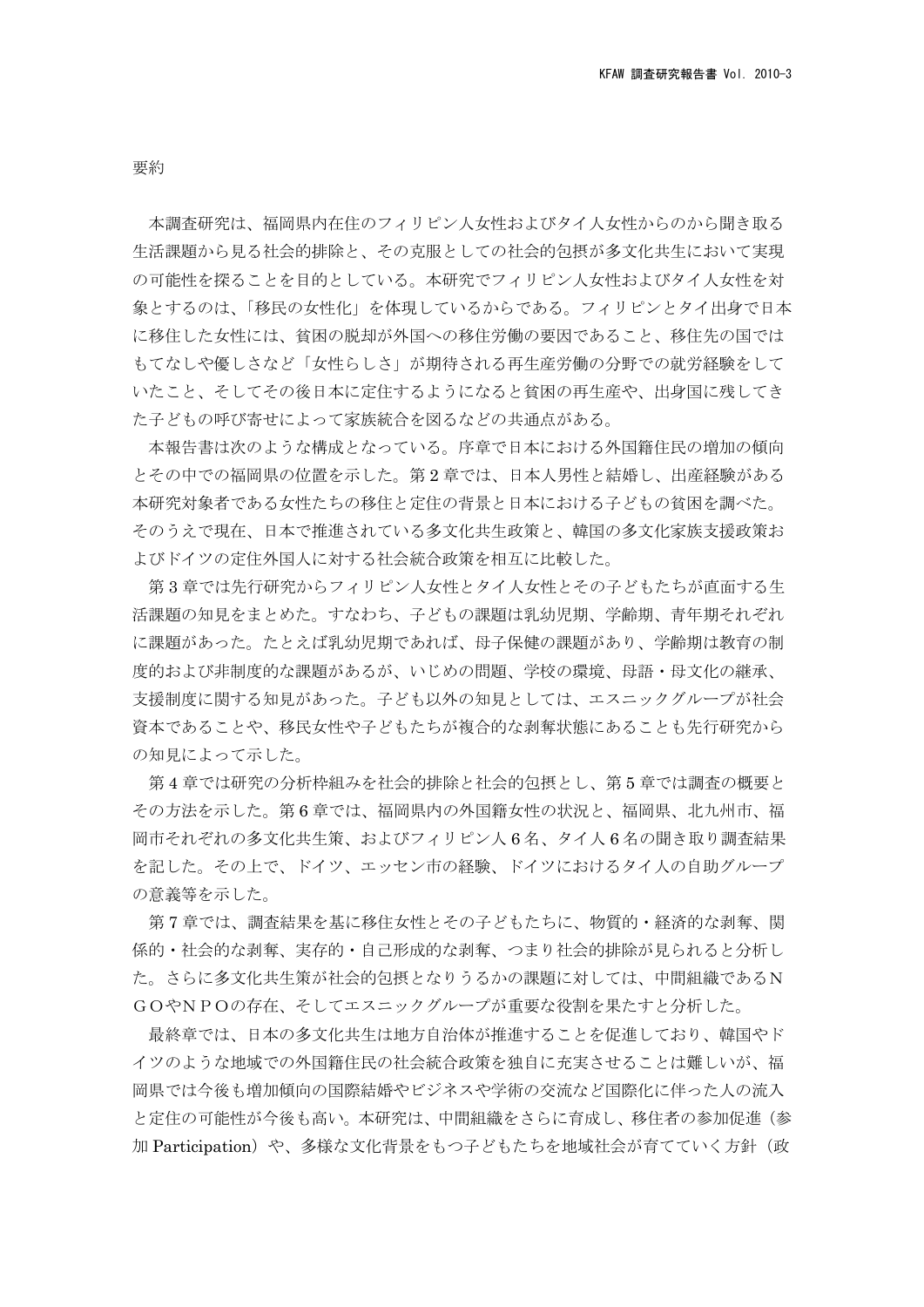策 Policy)、相互に助け合い学び合う住民(人 People)の三要素を促進することが、社会的 排除を克服する社会的包摂を伴った多文化共生が実現できると結論した。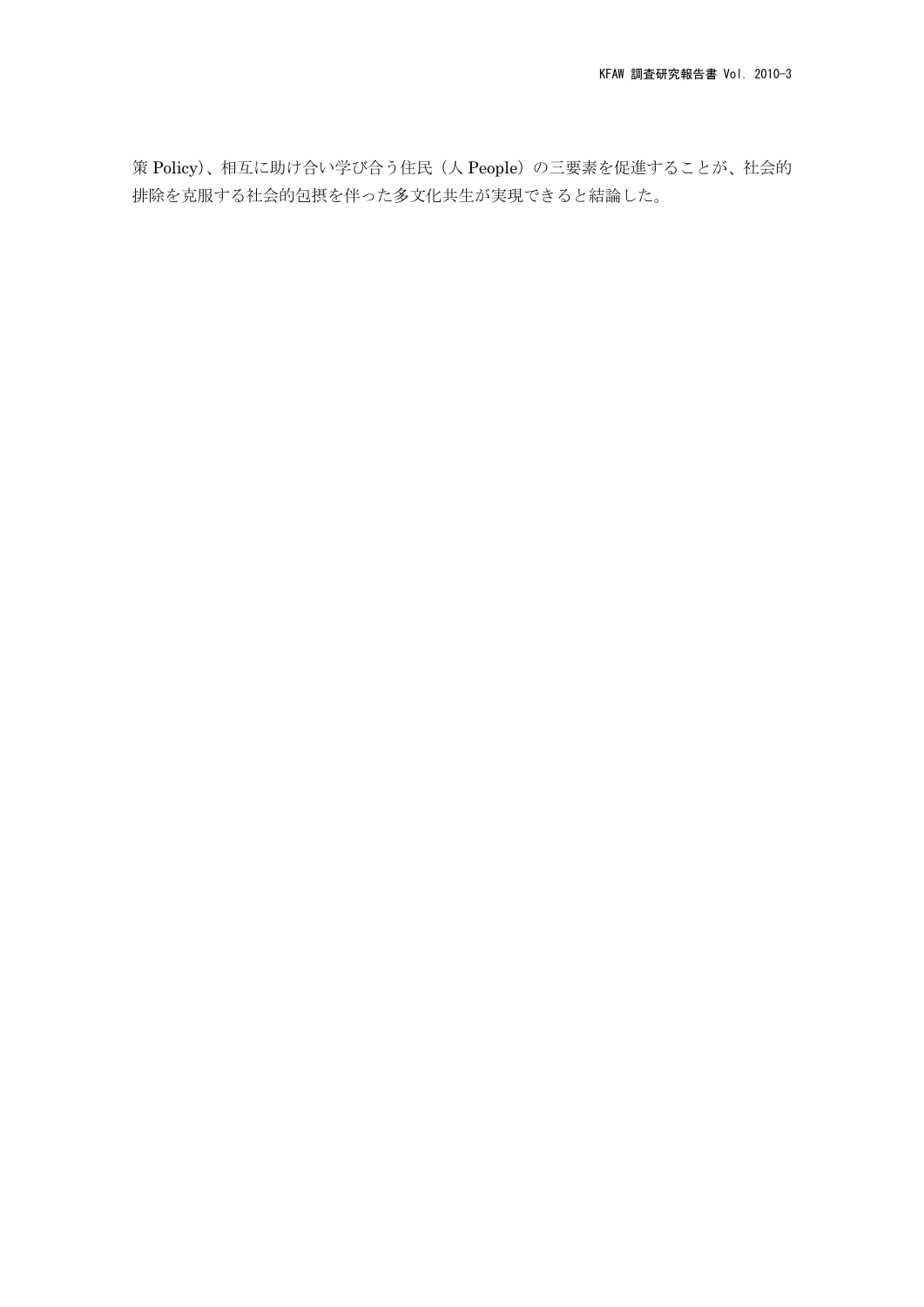## Summary

The purpose of this study is to examine social exclusion of migrant Filipino and Thai women and their children who live in Fukuoka Prefecture, and to seek possibility of social inclusion as Multicultural Coexistence Policy. This study focuses Filipino and Thai women because they are personified "feminization of migration" and they have common background of the migration as outgrow from poverty in countries of origin, and have work experiences in reproductive sphere such as hospitality, sensitivity, femininity are expected in immigrant destination. After settlement in Japan, it has seen reproductive poverty to children, and family integration to call children in origin country to Japan.

This report is constructed as follows. The Introduction shows the current situation of migrants increasing in Japan and why this study focuses Fukuoka Prefecture. Chapter 2 examines the background of the issue: why this study focuses the situation of Filipino and Thai women who had experiences marrying Japanese men and growing child(ren) and poverty of children in Japan. Then, it examines Multicultural Coexistence Policy in Japan critically compared with Multicultural and Social Integration Policy in Germany and Multicultural Family Support Policy in Korea.

Chapter 3 analyzes previous studies about the problems of migrant Filipino and Thai women and their children from health issues such as maternal and child health, health of puberty age, education of institutional and non-institutional, difficulties of parent(s), educational environment such as  $Ijime$  (bully), school circumstances, inheritance of mother languages and culture, supporting system. Others are social capital as ethnic self-help group and complex deprivation among migrant women and their children.

Chapter 4 elaborates the research framework, then Chapter 5 elaborates the outline of research and methodology. Chapter 6 describes the research results that current foreign residence in Fukuoka Prefecture, and the plan of Multicultural Coexistence Policy toward foreign residence. Then 12 interviewee (6 Filipino women and 6 Thai women) results were described. Besides Essen city's experiences (Germany) and self-help Thai women's activities in German.

Chapter 7 analyzes circumstances of migrant women and their children. The lives of migrant women and their children who are under investigation in this study, the existential self is formed deprivation, physical and economic deprivation, social deprivation has a relationship, a state of social exclusion. This chapter also discusses the possibility of multicultural coexistence as social inclusion. The importance of NGO